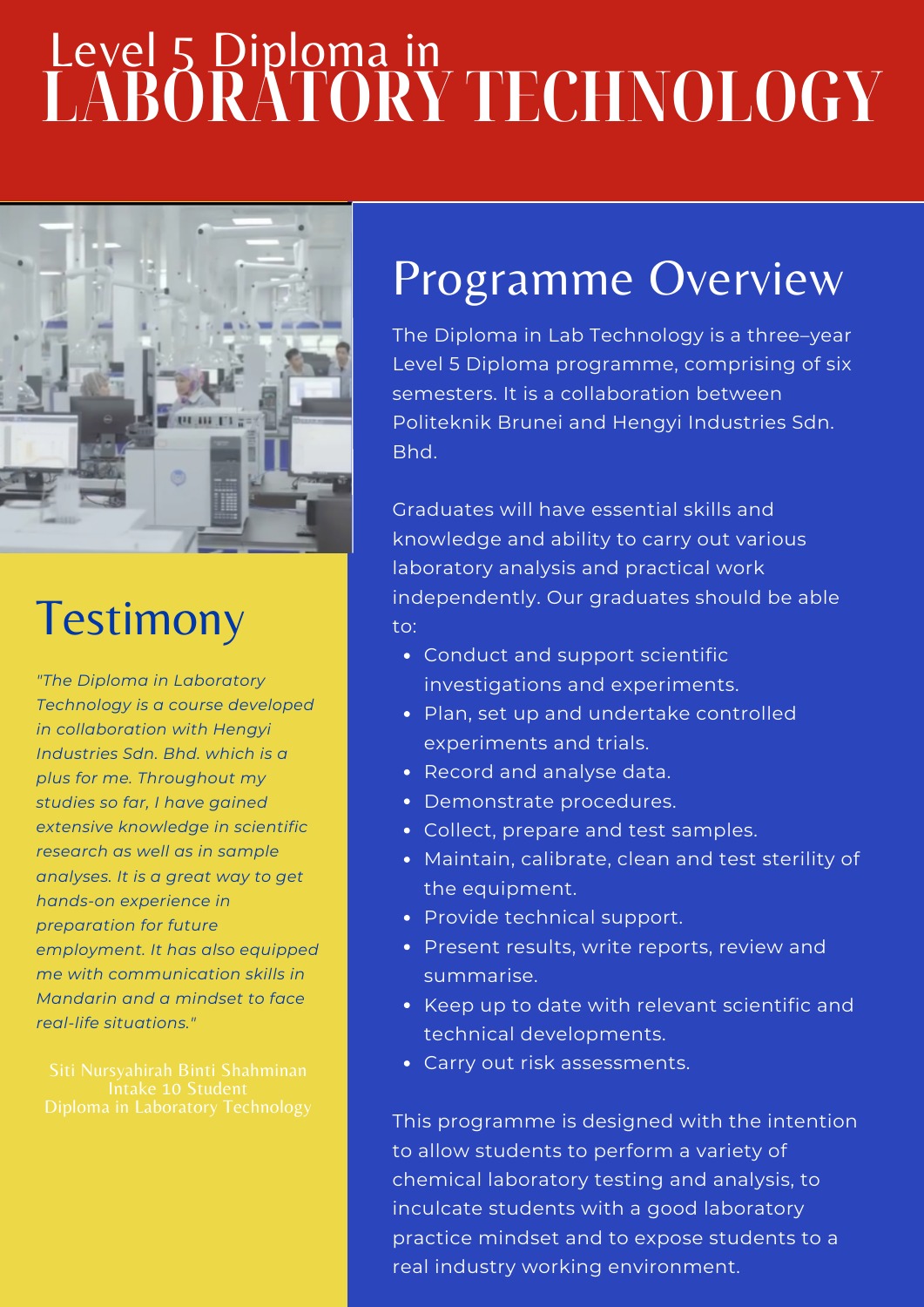# **LABORATORY TECHNOLOGY** Level 5 Diploma in

## List of Modules

The total credit values of this programme is 92 CV.

#### Semester 1

- CL1201 General Chemistry
- GS1101 Pengajian Melayu Islam **Beraja**
- GS1102 Pendidikan Islam
- GS1117 Communication Skills for Engineering
- GS1127 Mathematics for Science
- HS1101 Health Safety Security & Environment

### Semester 2

- CL2202 Basic Laboratory Skills & **Techniques**
- GS2203 Analytical Chemistry
- GS2204 Inorganic Chemistry
- GS2208 General Biology
- GS2117 Communication Skill for Engineering II
- LA2501 Mandarin (Beginner)

#### Throughout 3 years programme

EM1108 Enrichment

### Semester 3

- BE1102 Entrepreneurship Basics
- CL2207 Biochemistry
- CL3202 Chemistry Laboratory **Techniques**
- CL3203 Analytical Insturmentation
- CL3205 Fundamental of Organic Chemistry
- CL3206 Physical Chemistry
- LA2501 Mandarin (Intermediate)

#### Semester 4

- CL2201 Basic Knowledge of Hazardous Chemicals
- CL3209 Microbiology
- CL5303 Technology in Petrochemical
- CL5305 Oil Analysis
- IT1202 Information Technology
- LA2501 Mandarin (Advance)

### Semester 5 & 6

- PP1101 Chromatographic Analysis
- PP1102 Oil Analysis
- PP1103 Elemental Analysis
- PP1104 Environmental Monitoring
- PP1105 Electrochemical Analysis

#### Academic timeline of Laboratory Technology programme



@POLITEKNIK BRUNEI